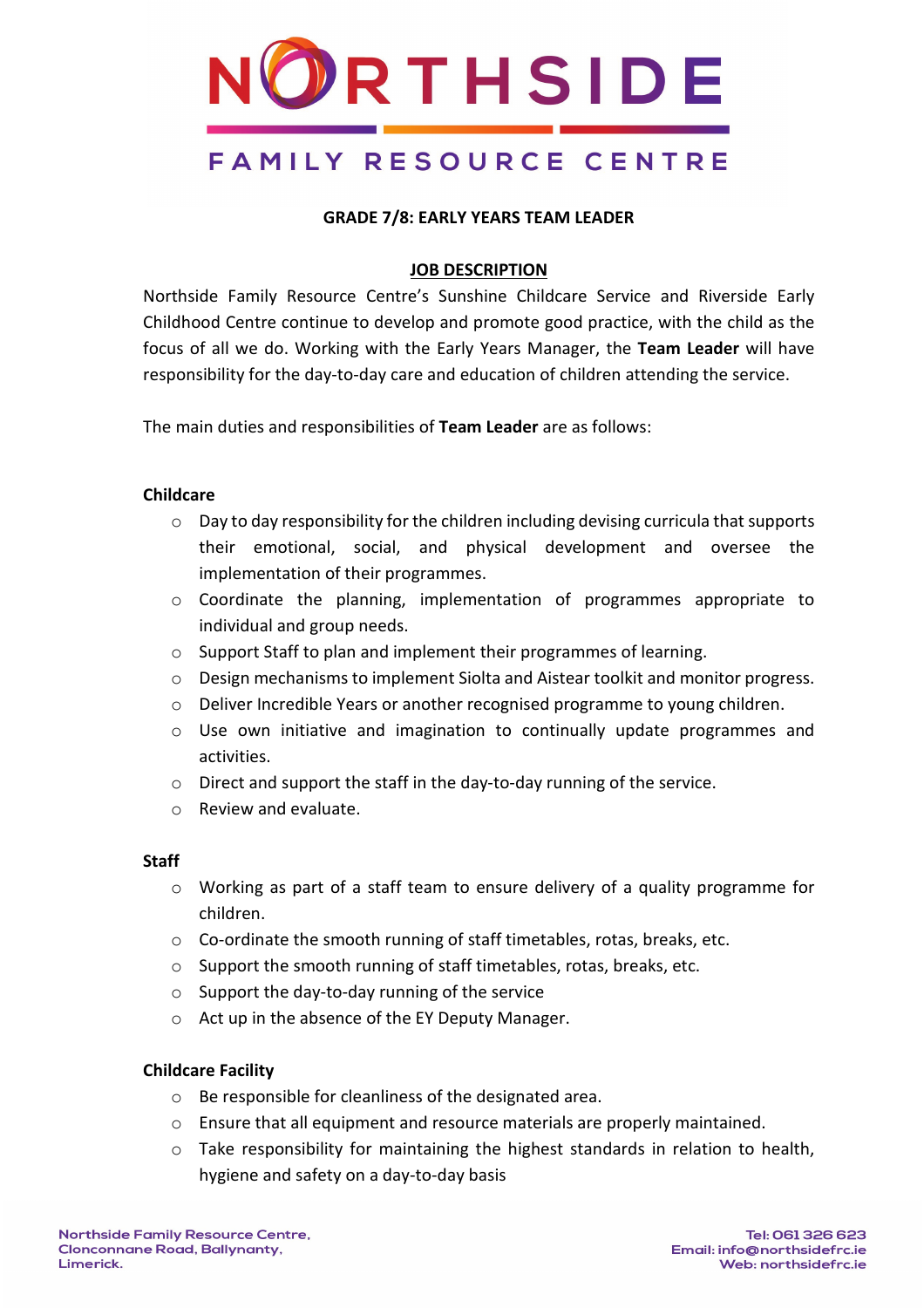

o Share responsibility for areas of general use.

#### **Parents**

- o With EY Manager, support parents to in their parenting roles. Involve parents in aspects of the service and work co-operatively with them.
- o Disseminate relevant information and literature to parents.

#### **Policies**

- $\circ$  Ensure awareness and implementation of all childcare policies and procedures.
- $\circ$  Support the continual updating of policies, procedures and staff handbook.
- o Implement Child Protection Policy being vigilant for signs of non-accidental injury, sexual abuse, neglect and social, emotional and development delay, reporting immediately any and every aspect of concern to the Childcare Manager.
- o Observe all procedures as required in terms of care and control, safety and good childcare practice.
- o Ensure relevant others (students, volunteers, parents and visitors) are made aware of and adhere to all policies and procedures.

# **Training / Networking**

- $\circ$  Continually support the update and renewal of childcare practice and procedure by being open to own learning and development, identifying and completing relevant courses.
- o Participate in child-related courses, talks and workshops as requested by management.
- $\circ$  Participate in team-building, staff training and development sessions of Family Resource Centre.

# **Administration**

- o Ensure the completion of all official roll-books, files, etc.
- $\circ$  Prepare and submit regular and specific records / reports as requested. These will include:
	- 1. roll of children in each group
	- 2. forms detailing the attendance of children
	- 3. waiting list
	- 4. staff forms
	- 5. Accident Report Book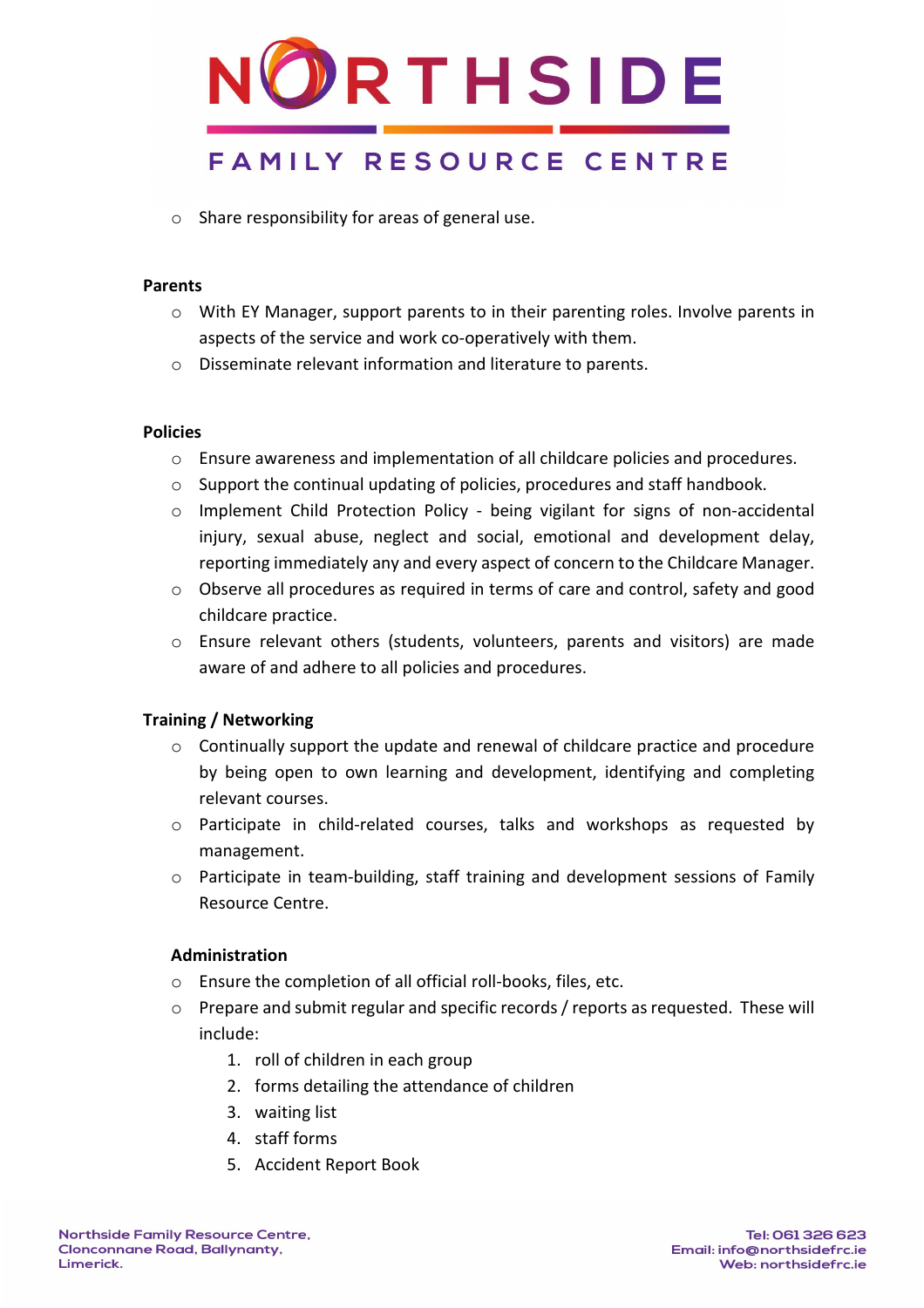

o Support fee collection procedures with Administrator, which includes distribution of fee bills to parents.

**Other relevant responsibilities as identified by management.**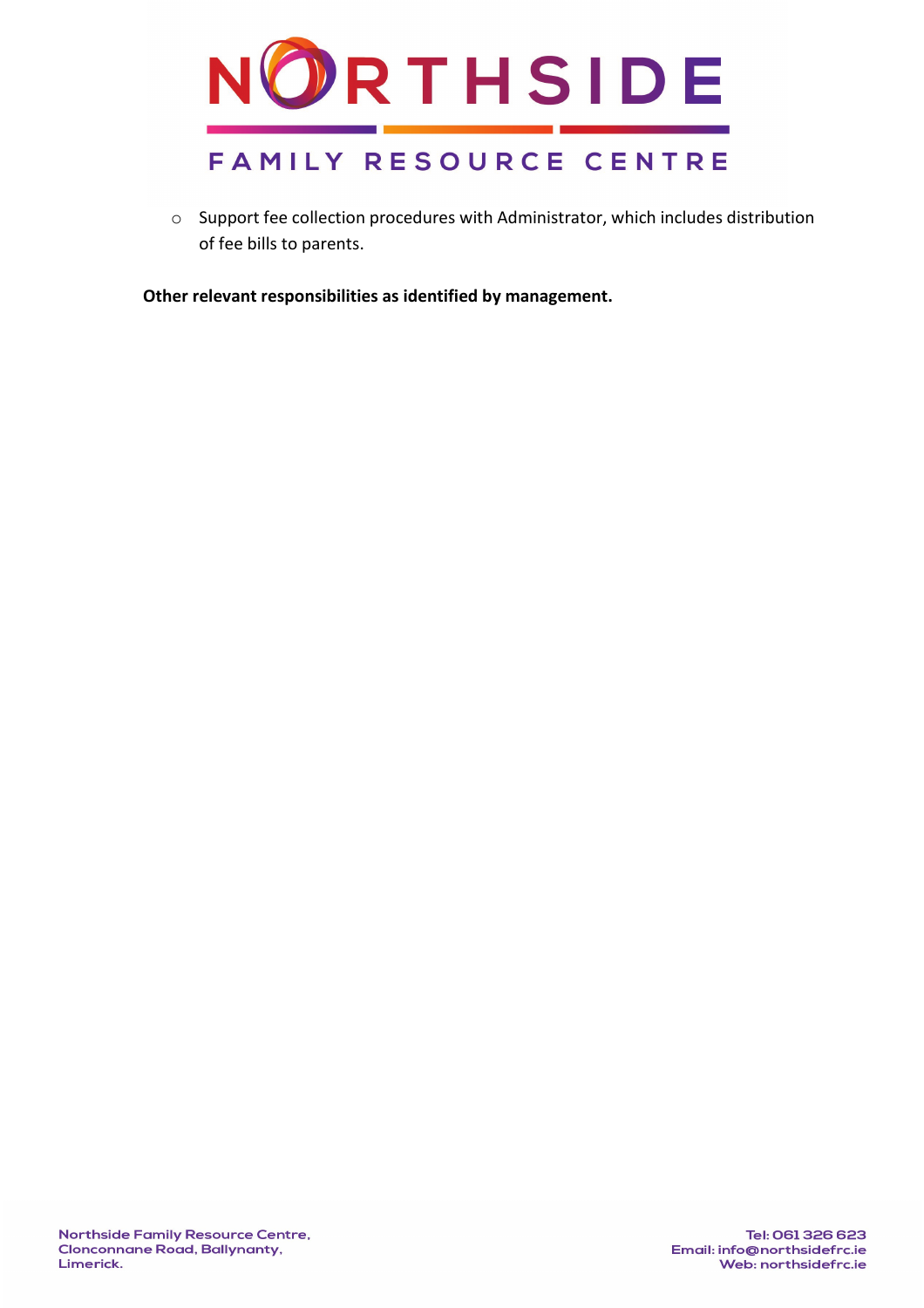

| <b>Terms of Employment</b> |                                           |  |  |  |  |
|----------------------------|-------------------------------------------|--|--|--|--|
| <b>Job Title:</b>          | <b>GRADE 7/8: EARLY YEARS TEAM LEADER</b> |  |  |  |  |
| <b>Name of Employer:</b>   | Northside Family Resource Centre          |  |  |  |  |

# **Accountability**

The Team Leader is an employee of the Board of Management of Northside Family Resource Centre.

The Team Leader reports to the Early Years Manager on a daily basis. Final responsibility rests with the Board of Management through the CEO.

# **Hours of Work**

- The post is a full-time team leader, 39 hour post Monday to Friday where the senior team leader is available between 08:00 and 18:00.
- The Team Leader will be expected to be flexible about morning, evening and weekend work for which overtime will not be paid but time-off-in-lieu will be granted.
- The contract is a permanent fulltime contract and will be subject to continued funding.
- A ten-month probationary period will apply.

# **Salary**

Salary is offered at no less than €33,200.

# **Confidentiality**

The Team Leader will be expected to observe confidentiality at all times in relation to the business of the Family Resource Centre.

# **Holidays**

Twenty-five days per annum pro rata plus public holidays and 2 Company Days.

# **Garda Vetting**

The position is subject to the completion of a satisfactory Garda Vetting process.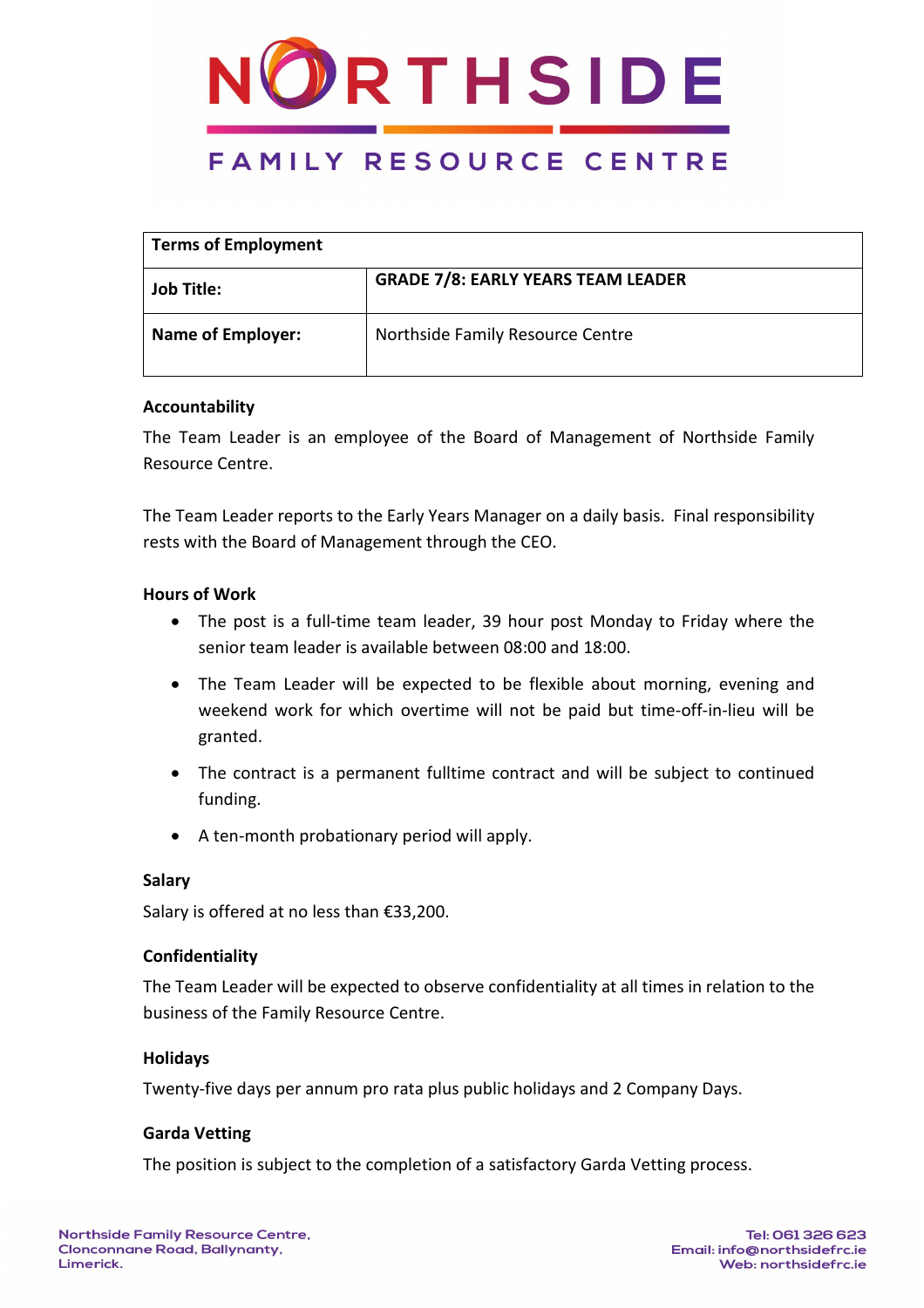

# FAMILY RESOURCE CENTRE

# **GRADE 7/8: EARLY YEARS TEAM LEADER Person Specification**

|                                           | <b>ESSENTIAL</b>                                                                                                                                                                                                                  | <b>DESIRABLE</b>                                                                                                                                                                                                                    |
|-------------------------------------------|-----------------------------------------------------------------------------------------------------------------------------------------------------------------------------------------------------------------------------------|-------------------------------------------------------------------------------------------------------------------------------------------------------------------------------------------------------------------------------------|
| <b>EXPERIENCE AND</b><br><b>KNOWLEDGE</b> | Minimum 2 years working in an early years<br>$\bullet$<br>setting.<br>Experience of working with all children<br>aged between 0-6 years<br>Active in meeting all childcare regulations<br>on one's own initiative                 | Experience of working<br>$\bullet$<br>in a community setting<br>Experience of working<br>$\bullet$<br>children<br>with<br>experiencing<br>deprivation.<br>Volunteer work with<br>children and/or young<br>people<br>Local knowledge |
| <b>SKILLS &amp; ABILITIES</b>             | Excellent<br>communication<br>and<br>interpersonal skills<br>Ability to relate to young children.<br>Ability to play and be playful<br>Able to relate to parents and rely<br>٠<br>information regarding their children's<br>needs |                                                                                                                                                                                                                                     |
| &<br><b>EDUCATION</b><br><b>TRAINING</b>  | Minimum of QQI Level 7 in Early Years<br>Care and Education                                                                                                                                                                       | QQI Level 8 in Early<br>$\bullet$<br>Years<br>Care<br>and<br>Education.<br>Accredited<br>in<br>a<br>complimentary<br>area<br>eg Incredible Years;<br>Play;<br>Speech<br>and<br>language                                             |
| PERSONALITY                               | Patient, kind, fun loving and outgoing.<br>$\bullet$<br>Nurturing approach to relationships with<br>$\bullet$<br>children seeking attunement with the child<br>and their needs                                                    |                                                                                                                                                                                                                                     |
| <b>VALUES</b>                             | Flexible with regard to working hours<br>$\bullet$<br>Showing a deep respect for people from<br>$\bullet$<br>diverse backgrounds                                                                                                  |                                                                                                                                                                                                                                     |